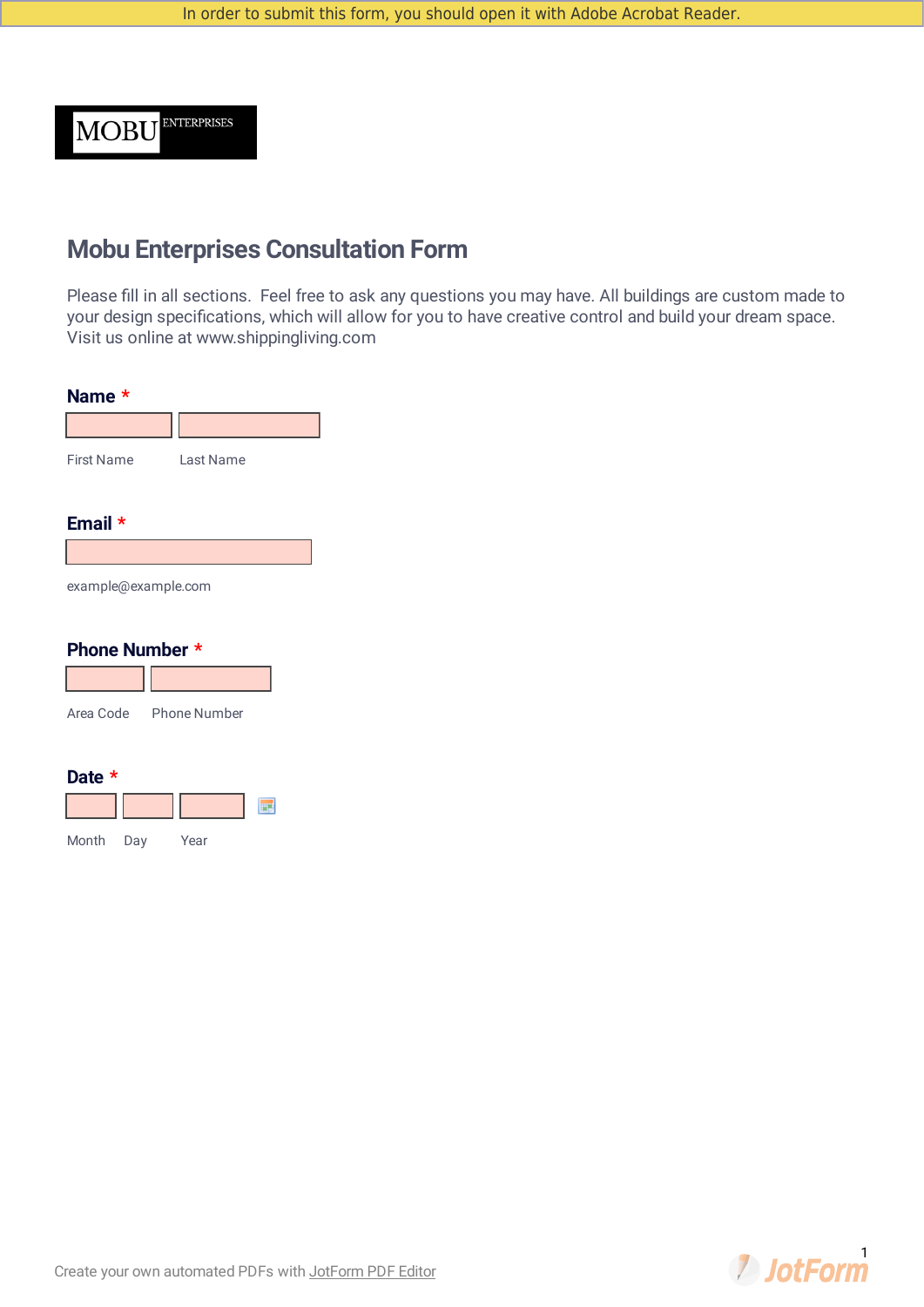#### **Check all that apply \***

- Animal Friendly
- $\Box$  Handicap accesible
- $\Box$  1 floor
- $\Box$  2 floors
- $\Box$  3 floors
- $\Box$  4 floors
- $\square$  Commercial
- $\Box$  Multi Family
- $\square$  Den
- $\Box$  Split level
- $\Box$  Garden space
- $\Box$  Hydroponic or aquaponic space
- $\Box$  Roof top deck
- □ Shed
- $\square$  Man/Woman cave
- $\Box$  Other, please describe below

**How many bedrooms? \***

**How many bathrooms \***

**Do you have a home you have seen online? Upload below. \***

**How many square feet? \***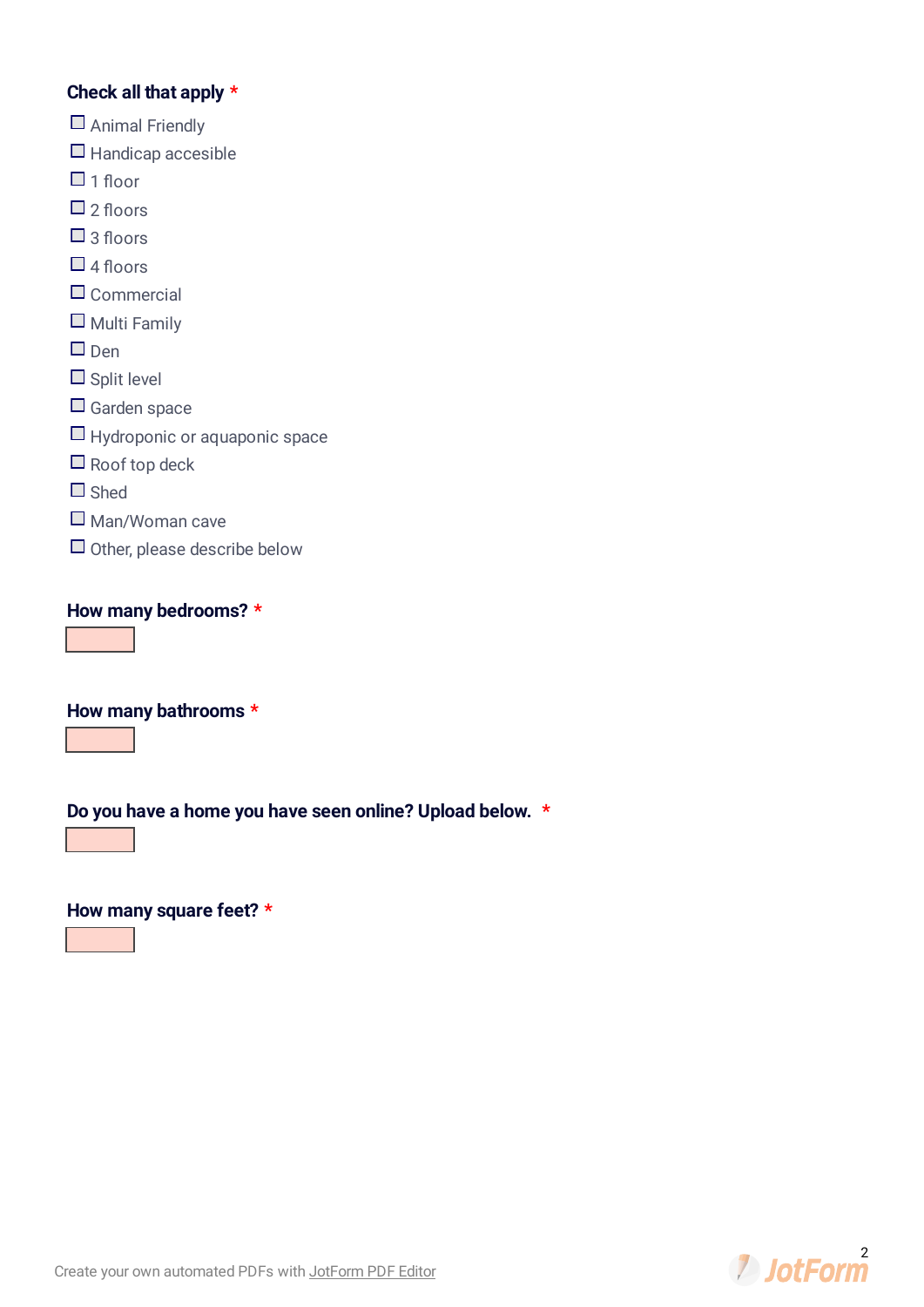## **What is your Max budget? \***

**Location you desire \***

**Do you have children? If so, how many? \***

#### **Do you have land?**

### **Any special features you desire or questions? Describe below.**



 $\Box$  Yes

 $\Box$  No

 $\Box$  Maybe

 $\Box$  Not sure